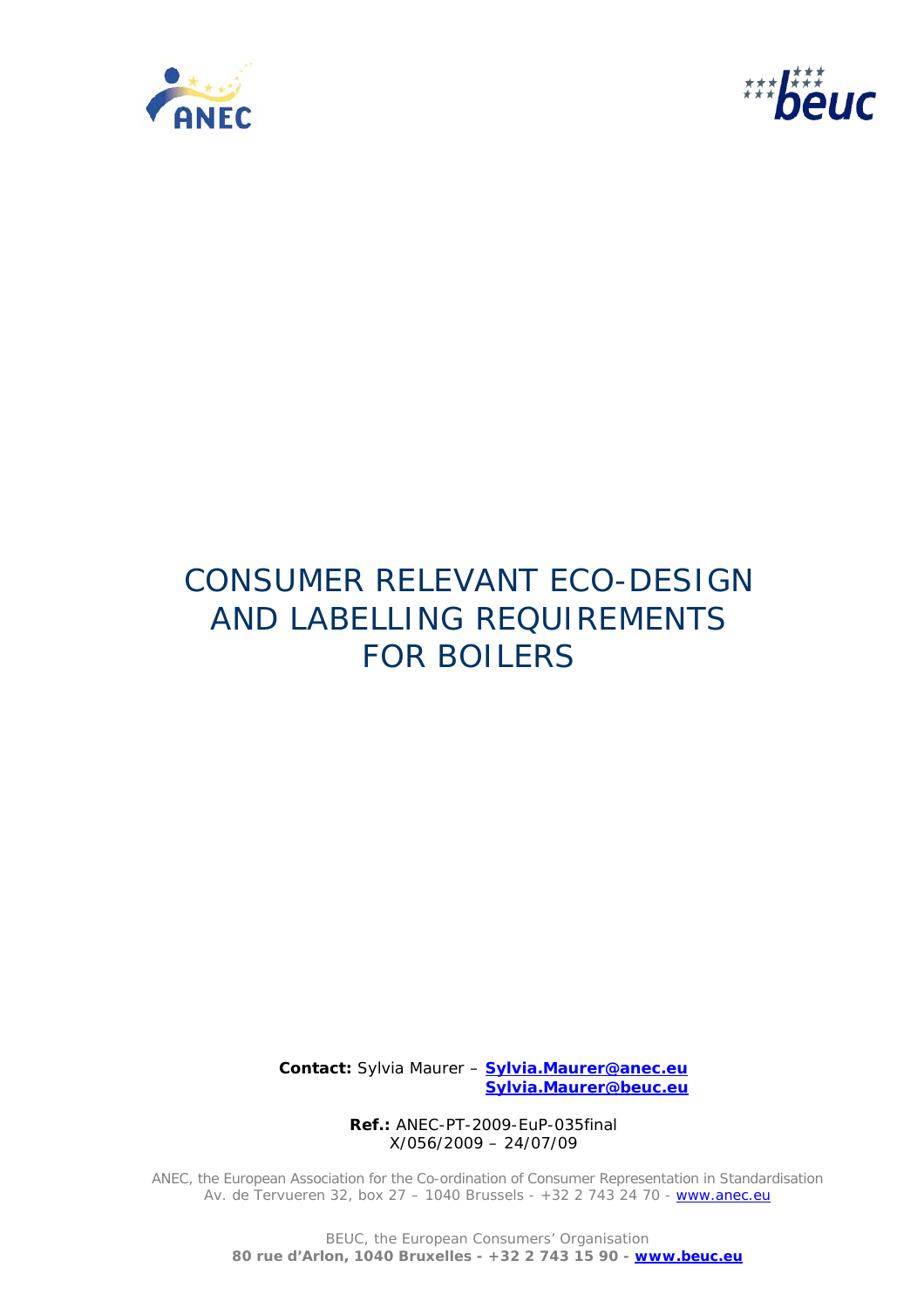



**2**

| Summary                                                                                                                                                                                                                                                                                                                                                                                                                                      |
|----------------------------------------------------------------------------------------------------------------------------------------------------------------------------------------------------------------------------------------------------------------------------------------------------------------------------------------------------------------------------------------------------------------------------------------------|
| This paper outlines the main consumer relevant issues related to the possible eco-<br>design and labelling requirements for boilers (Lot 1) and recommends improvement<br>options. The paper updates our previous comments regarding boilers which we<br>submitted for the first Consultation Forum meeting on boilers in February 2009.                                                                                                     |
| We ask the Commission to provide data on the efficiency of boilers based on the new<br>calculation method in order to assess the ambition level of the measure.                                                                                                                                                                                                                                                                              |
| Regarding the scope of the measure we welcome the inclusion of micro-cogeneration<br>into the measure as these products are already on the market. We also ask to<br>include boilers which are able to operate with 10% biofuels. As these appliances<br>could also operate by using fossil fuels only, this would be a loophole. We also<br>suggest setting Eco-design requirements for boilers with a maximum heat output<br>below 3.5 kW. |
| On the definitions and measurement method we propose several changes.                                                                                                                                                                                                                                                                                                                                                                        |
| We reiterate that it is important to set NOx and corresponding CO limit values in the<br>Eco-design measure in order to avoid possible negative health effects on consumers.                                                                                                                                                                                                                                                                 |
| I We support the proposal to make third-party testing the rule for boilers.                                                                                                                                                                                                                                                                                                                                                                  |
| I We welcome the proposal to develop an interactive internet-tool which would provide<br>I information to consumers about the correct size of boilers. We propose however to<br>I include an option which would allow a comparison between upgrading an existing<br>I heating system with renewable energies compared to investing into a new boiler.                                                                                        |
| On the Energy Label, we raise concerns regarding the simplicity of the message as<br>I the information and pictograms are not self explanatory. Regarding the distribution<br>of labelling classes, we propose setting the best available technology at the level of<br>class "A".                                                                                                                                                           |
|                                                                                                                                                                                                                                                                                                                                                                                                                                              |
|                                                                                                                                                                                                                                                                                                                                                                                                                                              |

ANEC, the European Association for the Co-ordination of Consumer Representation in Standardisation Av. de Tervueren 32, box 27 - 1040 Brussels - +32 2 743 24 70 - www.anec.eu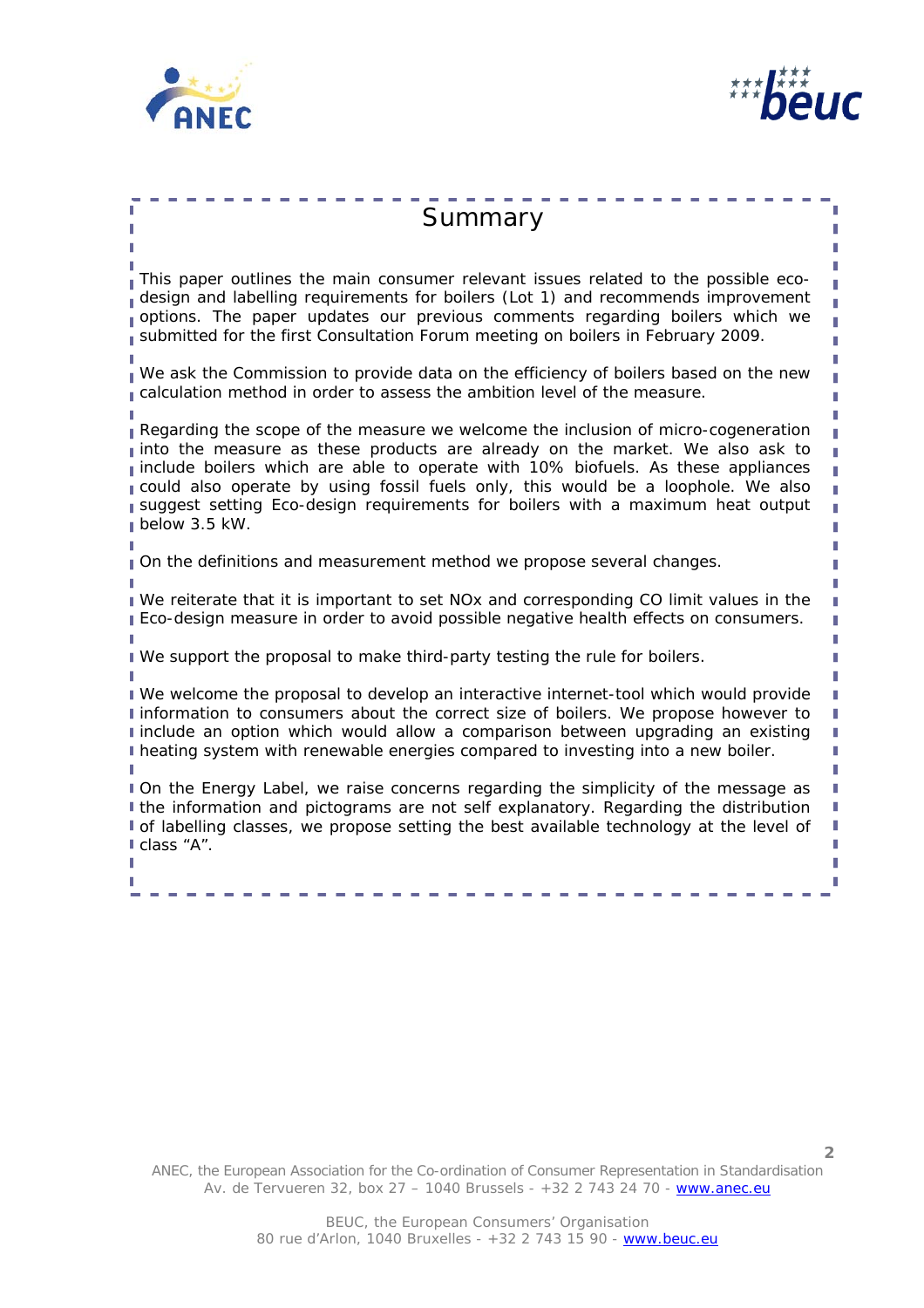



## **Introduction**

This paper outlines the main consumer relevant issues related to the possible ecodesign requirements for boilers (Lot 1) and recommends improvement options. We give specific, technical recommendations to increase the energy efficiency of these products and highlight the need for a well-designed labelling scheme to inform consumers.

The paper updates our previous comments regarding boilers which we submitted for the first consultation forum meeting in February 2009.

#### **General remarks**

- o ANEC and BEUC welcome the Commission proposal to introduce eco-design requirements for boilers. Central Heating Boilers (CH-Boilers) constitute one of the most relevant product groups covered by the EuP process due to their savings potential.
- o Consumers will benefit from energy efficient boilers. However, the phasing out of inefficient and often cheap appliances could be a burden for certain consumer groups. Consumer organisations therefore call on the Commission to encourage Member States to provide accompanying measures such as subsidies and tax reductions.
- o The working documents are very complex. We wonder if it would be possible to express the eco-design requirements in a simpler way. Such an easier description of the measure would be needed in order to allow all stakeholders to follow the process adequately.
- o CH boilers are one component of a system that is comprised of a building and its heating installations. To optimize energy efficiency of the whole system, an integrated policy package is needed. Ecodesign and labelling measures need to be closely coordinated with the installation and inspection requirements of the Energy Efficiency of Buildings Directive and with policy initiatives at national level such as information campaigns, training of installers and green public procurement. Timing is crucial in order to ensure best coordination of Ecodesign and Energy Efficiency of Buildings Directive.

ANEC, the European Association for the Co-ordination of Consumer Representation in Standardisation Av. de Tervueren 32, box 27 – 1040 Brussels - +32 2 743 24 70 - www.anec.eu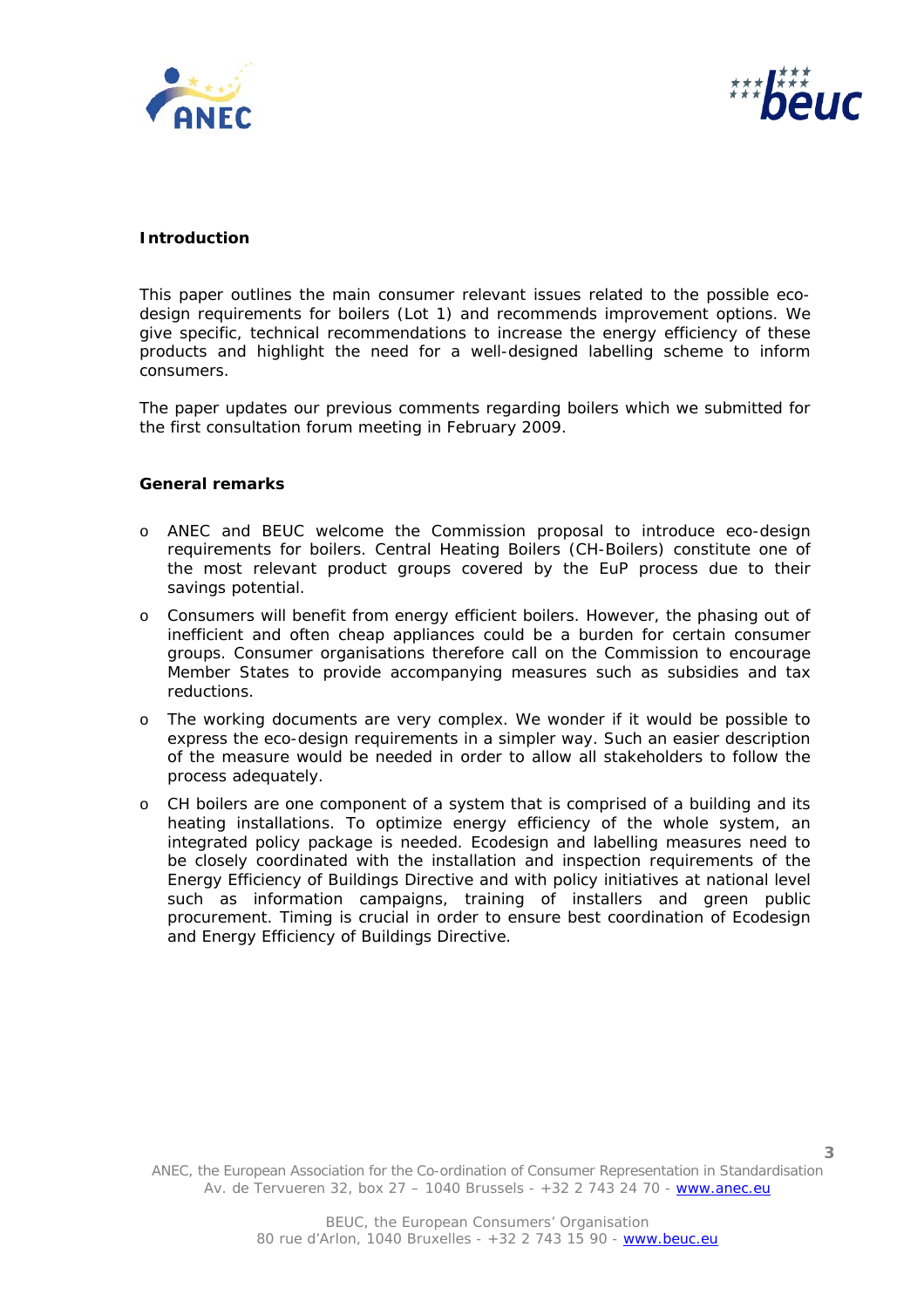



## **Level of ambition and timing**

It is difficult to assess the adequacy of the eco-design requirements as the figures based on the new calculation method are not comparable to the figures which are based on current standards. For better assessment, we ask the Commission and manufacturers to provide data which would allow comparing the energy efficiency levels based on the old and new calculation method. In addition we ask for an overview showing which products would be phased out and which appliances would remain on the market.

However, the minimum requirements which have been proposed for small and medium size boilers for the year 2011 are hardly more demanding than the base case<sup>1</sup>. We are therefore disappointed that in addition to low requirements for the first stage, the energy efficiency requirements for the second step (2013) have been considerably lowered. Compared to the working document from February 2008, the requirements have been dropped from 76% to 64% efficiency. We do not support a less ambitious approach for boilers as ambitious eco-design requirements are needed in order to phase out the least efficient products from the market.

We therefore propose introducing the values which are foreseen for 2013 already in 2011.

Additional requirements for boilers above 70 kW are supported as related costs will be shared among many consumers and the overall performance will be improved.

#### **Scope of the measure**

j.

- o Boilers which are able to operate with 10% biofuels are excluded from the scope. However, as these appliances could also operate by using fossil fuels only, this is a loophole. Therefore we ask to include boilers and combi-boilers which are designed to use partly or entirely biofuels into the Eco-design measure and the labelling scheme. Exempting boiler which operates with biofules would only be justified if the boiler would be unable to function with fossil fuels.
- o The inclusion of micro-cogeneration into the measure is supported as these products are already on the market. Minimum standards are necessary in order to avoid that consumers buy products which are not very sophisticated. Adequate measurement methods need to be developed in parallel to implementing the measure.
- o Boilers with a maximum heat output below 3.5 kW should be included as it is unclear why no minimum energy efficiency requirements should apply to those small boilers. In case the boilers will be covered by another lot, we propose to clarify this in the scope of the implementing measure.

<sup>1</sup> Base case is 54% and minimum requirement is 56%.

ANEC, the European Association for the Co-ordination of Consumer Representation in Standardisation Av. de Tervueren 32, box 27 – 1040 Brussels - +32 2 743 24 70 - www.anec.eu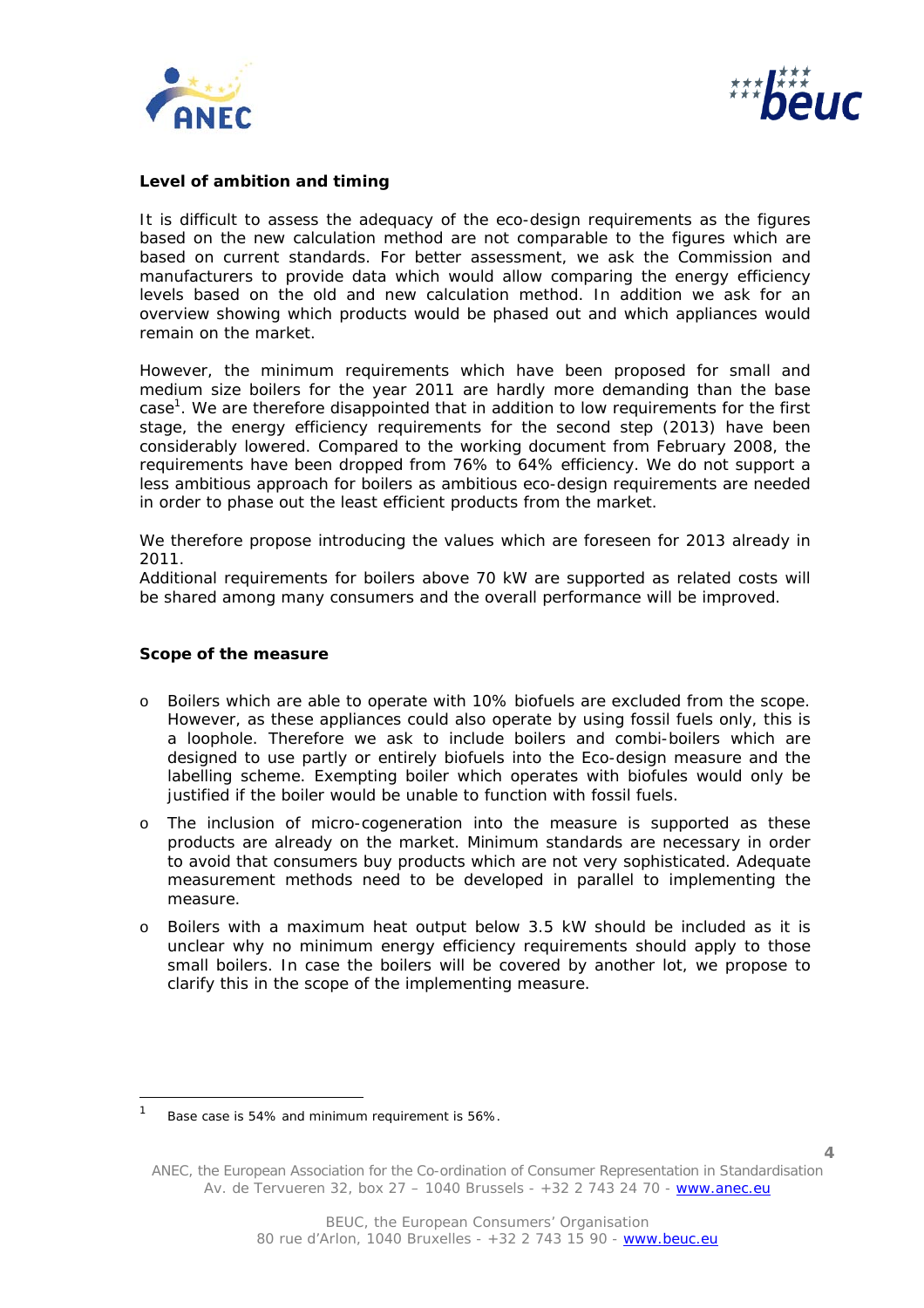



# **Definitions**

- o We propose to define the load profile in document 2, chapter 2, number 11 in more detail or to refer to document 4, number 4.
- o In document 2, chapter 2, number 21 we propose changing the ambient temperature from 20 to 15 C as often cylinders are placed into the cellar. Thus, the ambient temperature has to be assumed at a lower level in order to determine heat losses correctly.

#### **Calculation of energy efficiency**

- o It is difficult to assess the appropriateness of the proposed energy-efficiency requirements as there is currently no consensus about the calculation model. In addition, no data based on the new calculation model have been made available to consumer organisations.
- o The added value of a night set back function seems to be exaggerated in the measurement formula as the savings from this function are lower for well isolated houses.
- o We noted that the calculation method covers only standby losses during the heating period. However, the calculation method for Lot 10 (room air conditioning appliances) takes into account standby losses based on the whole year. We therefore suggest applying the same approach to boilers.

#### **Emissions in use phase**

The working document identifies NOx, CO, Hydrocarbons, Particulates and the refrigerant fluid in heat pumps as significant environmental parameters. The draft Eco-design measure however contains only threshold values for NOx emissions. We therefore reiterate our previous comments and call on the Commission to set not only ambitious limit values for NOx emissions but also for CO, hydrocarbons and particulates in the eco-design requirements. Such measures should be based on existing legislation in EU Member States.

We are not convinced that a general reference to the General Product Safety Directive is sufficient in order to exclude possible negative health effects for consumers. As the Eco-design measure asks for boilers to be third-party tested, we consider binding legal values on NOx and CO emissions important as these would consequently also be subject to the testing procedure. In addition, market surveillance authorities would have a clear reference values when enforcing the requirements on emissions.

ANEC, the European Association for the Co-ordination of Consumer Representation in Standardisation Av. de Tervueren 32, box 27 – 1040 Brussels - +32 2 743 24 70 - www.anec.eu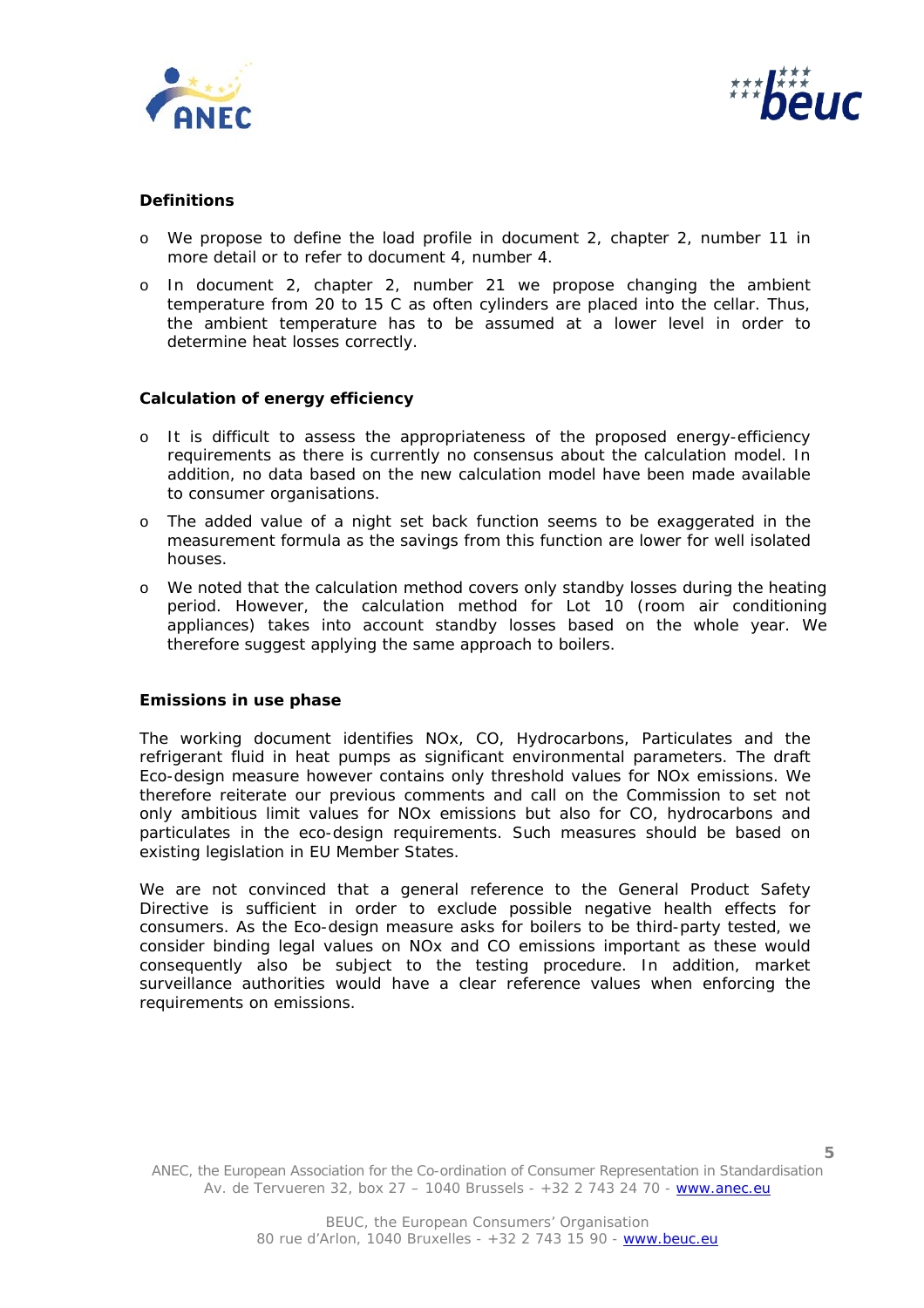



Regarding threshold values for NOx and CO, we also refer to the German Blue Angel criteria for oil-burner boilers dating from March 2006<sup>2</sup>. The German Eco-label is awarded to boilers which have lower emissions and which have a higher efficiency than based on current standards.

The Blue Angel criteria also set detailed testing requirements for these boilers. As these criteria exist and are verifiable, we insist on binding values in the Eco-design regulation. The Eco-design criteria should however be more ambitious than the Blue Angel criteria as they are dating from 2006 and the level of ambition would be outdated by the time when the Eco-design requirements apply in the year 2013 and 2014.

We noted that the NOx values for gas and oil boilers have been increased tremendously compared to the previous working document (e.g. increase from 42 to 105 mg/kWh for oil boilers). We therefore propose setting several steps of ecodesign requirements in order to lower emissions from boilers.

We also consider it important to address the global warming potential which results from refrigerant leakage in heat pumps. Unfortunately specific eco-design requirements which would encourage the use of refrigerants with a low global warming potential are missing.

#### **Independent Third-party- testing is supported**

We strongly welcome the proposal to make independent third party testing the rule. Consumers cannot assess if the required eco-design requirements have been fulfilled. Independent third-party testing is therefore important to ensure that boilers on the market meet the requirements.

#### **Zero watt mode needed**

As CH-boilers are often only used during the heating season, we consider it important to avoid energy losses from standby during the rest of the year. We therefore suggest including a provision for a zero watt mode/ hard-off switch which would allow consumers to switch off the appliance during the seasons when no heating will be required.

# **Information tool on correct sizing of boilers**

We welcome the proposal to set up an internet tool which would help consumers to determine the correct size of a boiler. This tool would be useful as a first orientation when getting in contact with an installer.

**6**

 $\overline{2}$  RAL Vergabegrundlagen für Ölbrenner-Kessel Kombinationen (Units), RAL-UZ- 46, Ausgabe März 2006, http://www.blauer-engel.de/\_downloads/vergabegrundlagen\_de/UZ-046.pdf

ANEC, the European Association for the Co-ordination of Consumer Representation in Standardisation Av. de Tervueren 32, box 27 – 1040 Brussels - +32 2 743 24 70 - www.anec.eu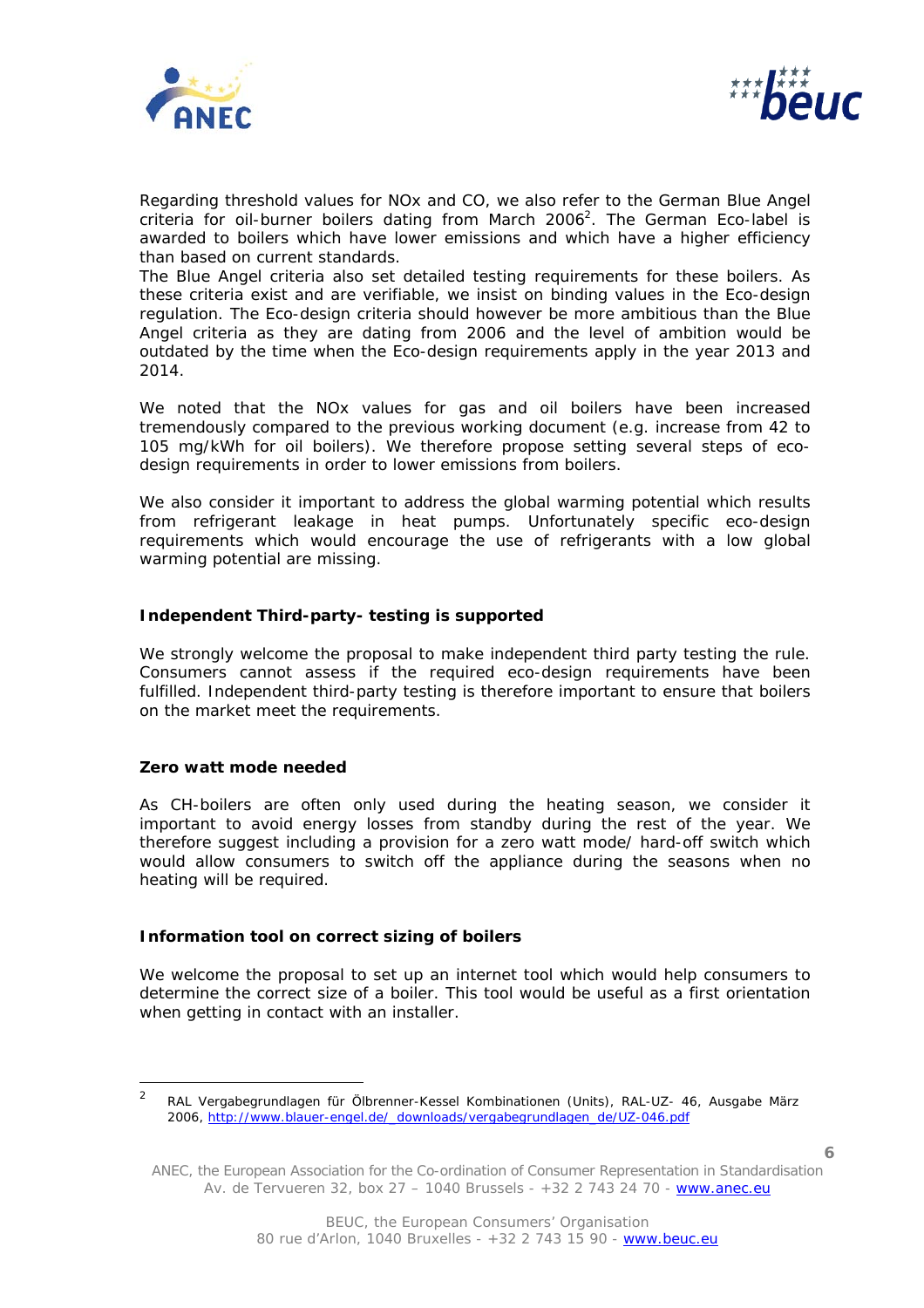



We consider it however important to allow consumers a comparison of investing in a complete new boiler or to upgrade an existing heating system with solar panels. The internet tool should therefore allow for a comparison of both options.

## **Ensuring installation with optimised controls**

In the interest of consumers we call on the Commission to ensure that all boilers will be installed with controls which ideally fit to a particular boiler in order to ensure an efficient operation of the heating system. It has therefore to be ensured that in all Members States a legal obligation to install boilers with controls will be enforced.

We are sceptical about including controls into the boiler package as this would restrict consumer choice for different controls. It could lead to a situation in which the delivered controls will not be installed because the consumer has another preference. Consequently, the consumer would be forced to invest additional money into new controls. In order to ensure that consumers have a choice and that the system will be optimised, we think that the Energy Performance of Buildings Directive would be the better instrument to achieve this aim.

We do not support giving a bonus of 2% to boilers which are delivered with controls when calculating the overall energy efficiency of boilers. The simple obligation to deliver a boiler with controls does not ensure that high quality controls will be delivered or installed. It would be misleading for consumers if a boiler delivered with low quality controls would receive a better rating on the Energy Label than the same boiler delivered without controls.

# **Energy Labelling requirements**

We support the inclusion of boilers in the EU Energy Labelling scheme, because this ensures recognisability of the label for consumers.

The label must have an identifiable top class and needs to be regularly updated by re-scaling the classes. The process of rescaling has to be co-ordinated closely with the different steps of phasing out inefficient appliances due to eco-design requirements.

The label should be technology independent meaning that all different technologies functioning with energy from different sources should be fitted into the same labelling scale. Having different labelling schemes for different boiler technologies would be confusing for consumers and might not guide them towards the most efficient products on the market.

ANEC, the European Association for the Co-ordination of Consumer Representation in Standardisation Av. de Tervueren 32, box 27 - 1040 Brussels - +32 2 743 24 70 - www.anec.eu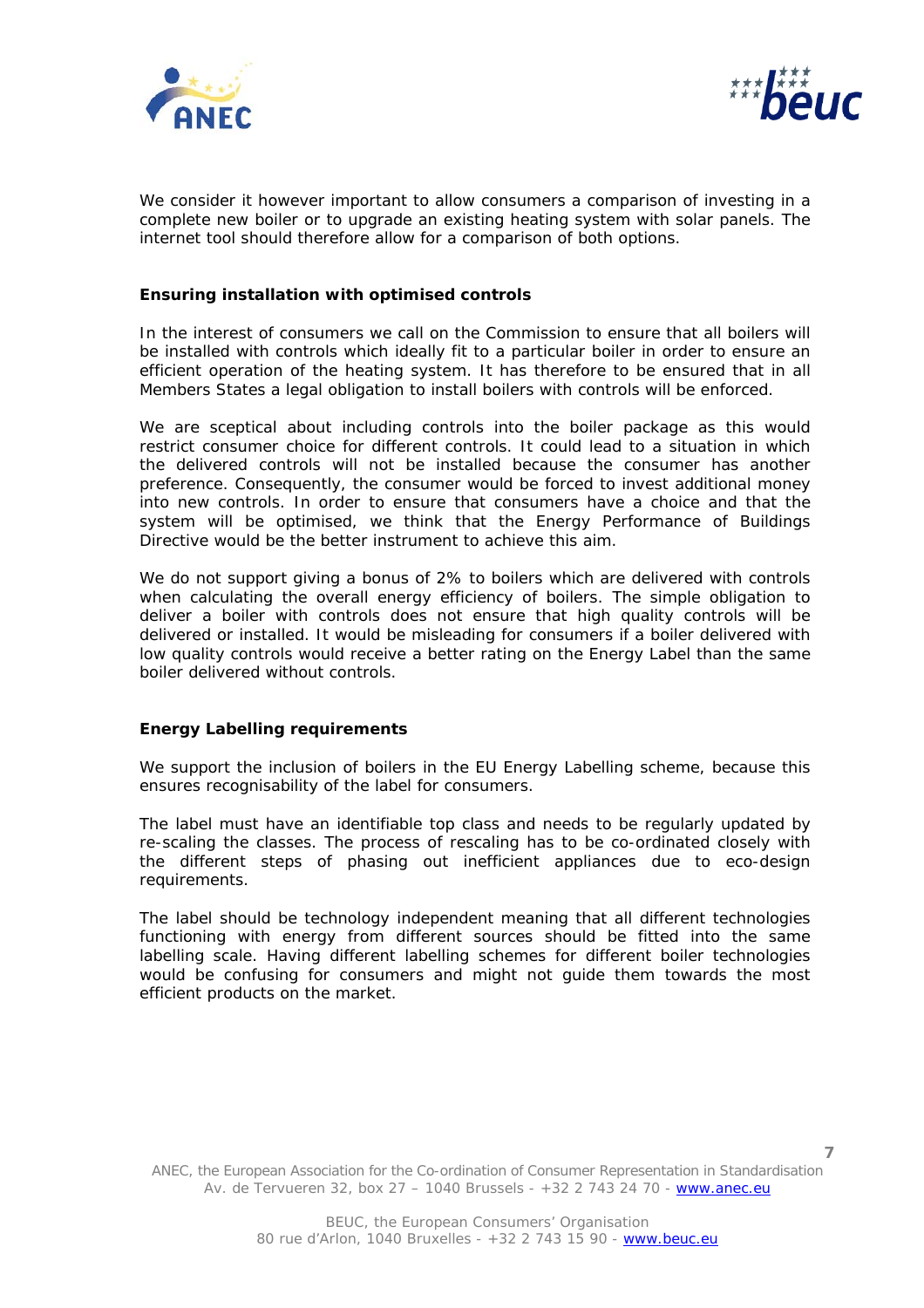



As the final layout of the label has not been decided yet, we cannot give a concluding opinion. We would however ask to take the following considerations into account:

- o We are not supportive of having classes on top of "A" for renewable technologies. The class "A" should only be awarded to the best available technology, even if it is not affordable for all consumers. Moreover, instead of adding classes on top of "A", all classes at the bottom of the label should be populated. We propose to award classes "A" and "B" only to products which include the use of renewable energies. Boilers operating with fossil fuels should populate classes C to G in order to demonstrate to consumers that systems without renewable energies are not anymore the state of the latest technology.
- o Before taking a decision on possible classes on top of "A", we strongly recommend to wait for the results of the planned consumer survey on the different options for the Energy Label layout.
- o The information on boilers working with renewable energies should in addition to the label being communicated through other means, e.g. advertisement and advice from installers.

#### **Scope of Energy Label needs to include the whole market**

We are concerned that in the case of solar systems, the Energy Label will not cover the whole market and all manufacturers. Some producers of solar panels cooperate with boiler manufacturers and deliver their products as a package together with a boiler. Others, especially smaller manufacturers, prefer to stay independent and sell panels only. In this case, the installer combines the boiler and the panel. If the label applies only to product packages, this will disadvantage those panel producers who sell panels only.

This is also problematic in terms of consumer information as consumers who wish to upgrade existing boilers with solar panels do not know which Energy Label class the combined system would achieve. As we consider it important to encourage consumers to upgrade existing heating systems with input from renewable energies, we see a need to better inform consumers thereof. The above mentioned internet tool could be a suitable device.

## **Pictograms for boilers and combi-boilers are not clear to consumers**

o We have concerns that the proposed pictograms concerning the load profiles of boilers are not self explanatory to consumers. Although the sizes from XS to XXL are known to consumers in the case of textiles, it would be difficult for them to find the correct boiler-size according to these categories. The sizes of XS to XXL do not have a meaning for consumers as a reference value is missing which would allow a categorisation.

ANEC, the European Association for the Co-ordination of Consumer Representation in Standardisation Av. de Tervueren 32, box 27 – 1040 Brussels - +32 2 743 24 70 - www.anec.eu